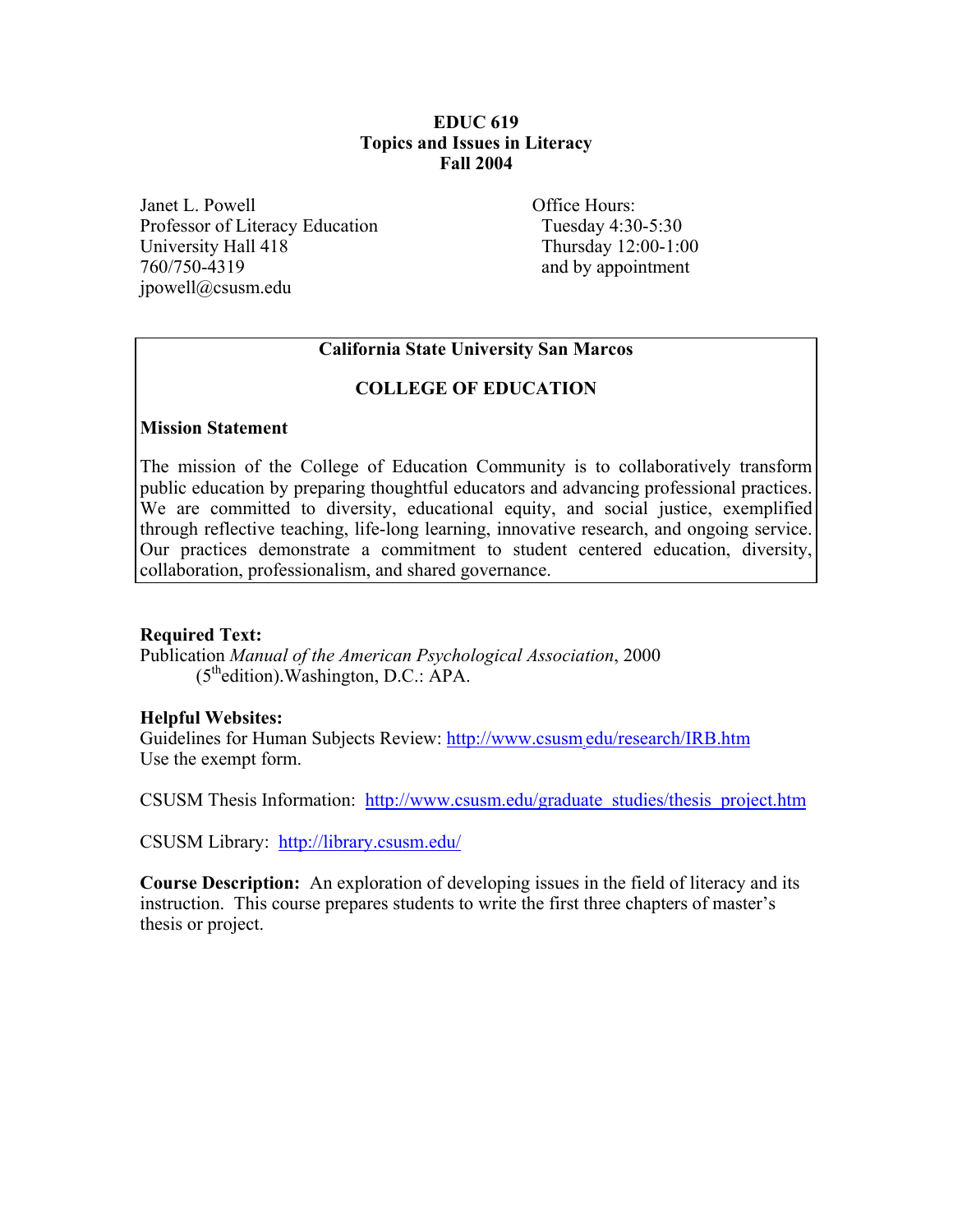#### **Assignments:**

#### *Chapter One*

#### *Introduction*

This chapter will introduce your question or topic and explain why it is important to you and to the educational community. Explain what you hope to accomplish. Be very clear about your research question or curriculum project. Try to put your project or question in a theoretical context. On what theories/principles are you basing your project? What are your assumptions? What has informed your own thinking about this project? Definitions of terms must be very clear in this section. Do not assume that the reader knows what you mean when you use educational jargon. Everyone might not agree with your definitions, so you can define terms however you wish and call them operational definitions. If you use several terms that need defining, you may want to put a *Definition of Terms* subsection at the end of the chapter. The terms should be in alphabetical order, level four.

#### *Chapter Two*

#### *Review of the Literature*

This chapter will review what is currently known (and not known) about the topic. Where is the field of literacy in terms of what is happening with your topic? The review of the literature puts the project into perspective and lets the reader know why the project is of significance. 5. After you have completed your paper, you may need to go back and modify this chapter. It is fine to use books and various other sources, but *you must have at least 15 referred journal articles.* Use the following subheadings (level 3) in chapter two:

#### *Introduction*

Restate the question and purpose of your paper. Give an overview of this chapter.

*Key word or phrase from the title of your project/question* 

From your question or project title, review what is known about key topics.

*Key word or phrase from the title of your project/question* 

From your question or project title, review what is known about key words.

*Conclusion* 

Summarize what you learned from the review of the literature.

#### **Guidelines for Chapter Two:**

1. Are there too many or too few quotes. It's okay to paraphrase and then cite an author (many times this is preferable). But every other line or so shouldn't be a quote.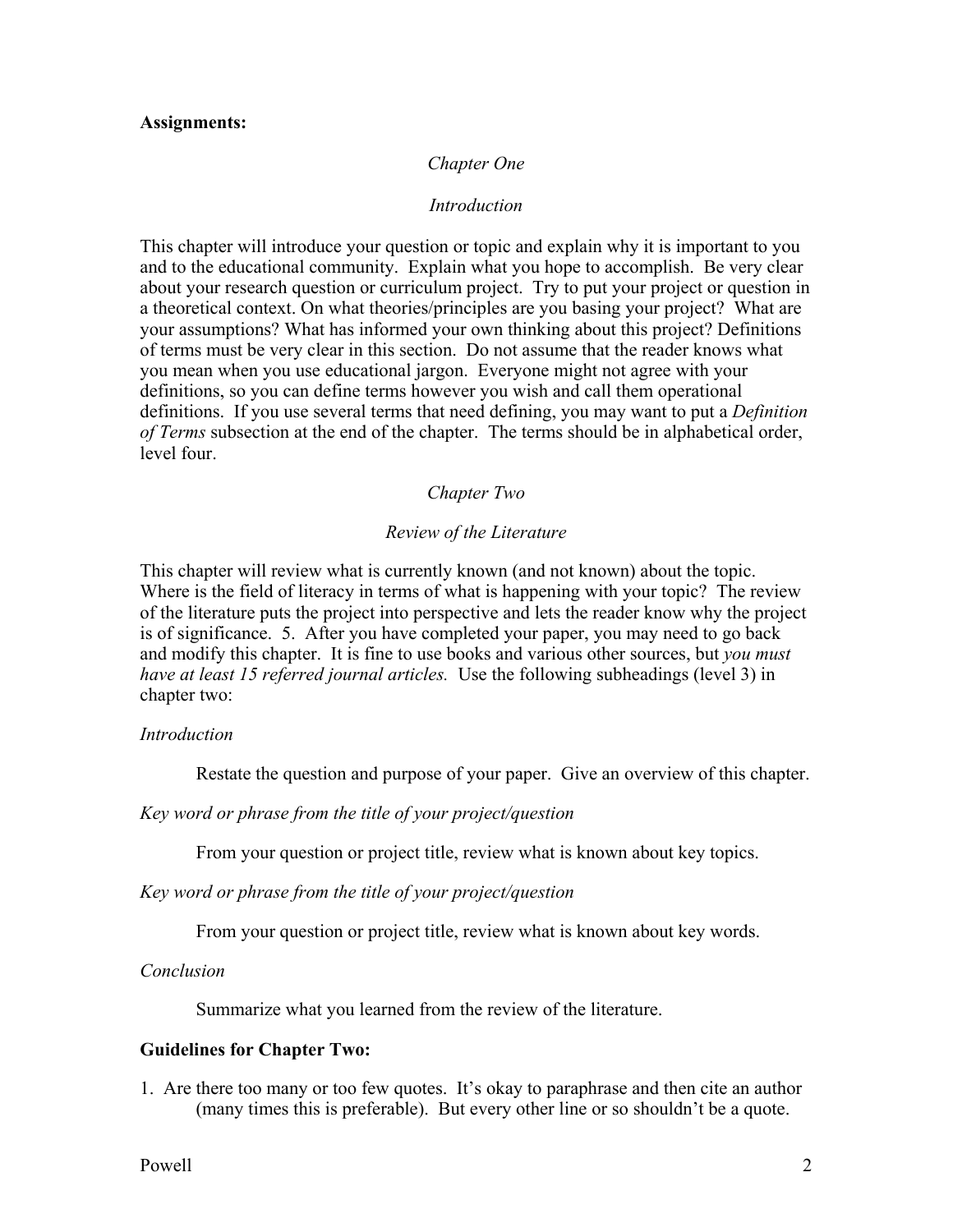- 2. How well does the whole chapter hold together? Does it all seem necessary? Could any part(s) be cut out?
- 3. Is there a clear and easy-to-follow organization? Your questions must help you develop the "chunks" of research or theory you're using for your project. For example; all the literature on thematic curriculum, then the literature on accessing the curriculum, then the literature on using literature as the basis for learning the curriculum. Put together theorists and researchers who write about similar topics. Are large pieces of text broken up? Are there appropriate subheadings?
- 4. As much as possible find the original sources and cite them (rather than citing what someone else cited, or secondary sources).
- 5. After you have analyzed your data or completed your paper, you may need to go back and add literature that supports findings you didn't expect.

#### *Chapter Three*

#### *Methodology*

Research/Project Designs and data collection" How will the research be conducted, or how will the project be constructed? What must be done in order for you to accomplish your goals? How will you collect data and how will you analyze it?

Use these subheadings for Chapter Three (these may need some modification if you are doing a project). If you are doing a **project**, this chapter will highlight the significant findings of Chapter Two and relate how you used those findings in your project.

#### *Introduction*

Restate the question and purpose of your paper. Give an overview of this chapter.

#### *Design*

Explain the methodology you used and why it was selected. If appropriate cite a textbook defining and describing your methodology.

#### *Setting*

Give the demographics of school district and the school, but do NOT name schools or districts; you may give them a pseudonym.

#### *Subjects*

Give details about how the subjects were chosen, who they are. How many males, females? What ages, ethnicity and grades are your subjects? Give as much information as possible.

# *Materials*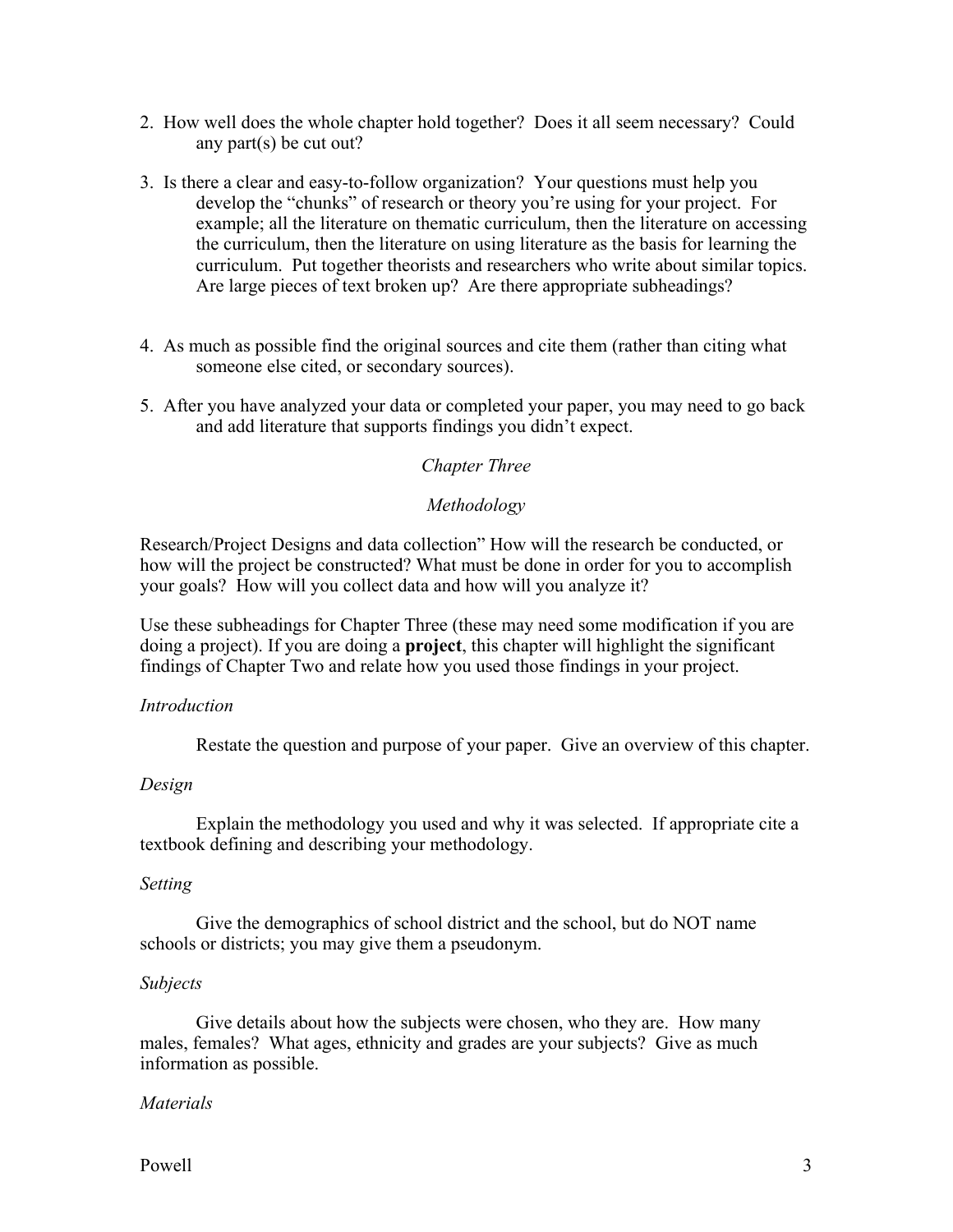Describe and cite all tests, books, or other materials you will be using and explain why they were selected. If any of your materials are teacher made they must be in the appendix. Be sure to check APA on how to reference an appendix item.

#### *Procedure*

This should almost be a cookbook type description, write it so that a peer could replicate what you have done. Use headings such as Week One, Week Two to give a sense of a timeline. Also explain why things were done as they were.

#### *Analysis*

Do not confuse this section with results which will be in Chapter Four. Explain how you will analyze all data you collect and give a rationale for why you selected these methods. List all the data you will have collected (using level four headings) such as Spelling Tests, Writing Samples. Then explain under each what you will do with that data to make sense of it and to be able to draw conclusions.

#### *Limitations*

Discuss the limitations of the study including those of your research design, number of subjects, etc.

#### *Summary*

 *Restate your question and summarize how your methodology.* 

# **Guidelines for Chapter Three:**

- 1. This is the "how to" of your project. It should be written in past tense.
- 2. Is there a clear and easy-to-follow organization? Are large pieces of text broken up? Are there appropriate subheadings?
- 3. Is it clear how data is collected or your plan for putting your project together.
- 4. Is it clear how data will be analyzed?
- 5. If you are describing a project or collecting data you may want to include some kind of graphic of your timeline as an overview and then in the narrative describe what happened, when.
- 6. If you are using human subjects, a completed Institutional Review Form is due with Chapter Three (see website).

# **General Guidelines for all Chapters:**

1. Anything that is quoted needs a page number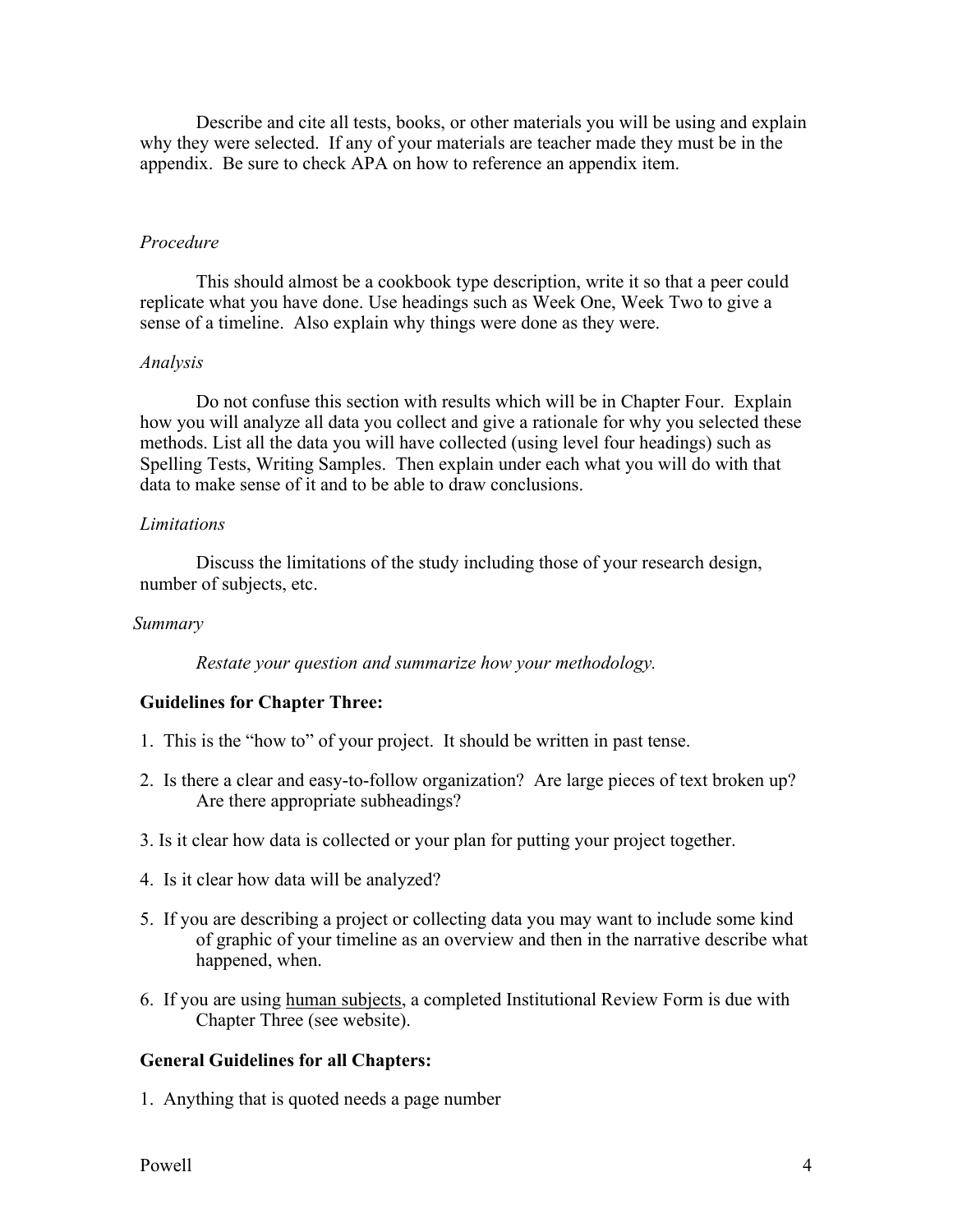2. Quotes longer than 5 lines should be in block format. Be sure to check APA for block quote formatting.

3. Never put quotes back to back.

# 4. **DO NOT USE BOLD or PUT WORDS IN CAPS FOR EMPHASIS.**

5. Everything should be double spaced.

6. Put the author, not the title in the text, and only use last names.

7. Cite a source only once in each paragraph, then just use last name(s) of author(s).

8. Be sure to use proper placement of a period after a quote. Correct: "…is a problem" (Smith, 2003)**.** NOT "is a problem**.**" (Smith, 2003)**.** 

9. Use Times New Roman 12 font.

10. Put a page break at the end of each chapter.

# *The following chapters will be done next semester under the direct supervision of your chair and second reader:*

# *Chapter Four*

# *Results*

 What were the results of your research? This is not the place for opinions or conclusions, just the facts. Put as many of your findings in tables and charts as possible. If you are doing a project, this is where you put the actual project. Be sure to include an introduction and a summary.

# *Chapter Five*

# *Conclusions*

This chapter is your chance to explain what you think the results of your study mean. What are the implications of your findings? What recommendations would you make for future study? What questions did your project raise for you? What other kinds of research would be helpful to the field? How will the findings be presented to a wider audience? Be sure to include an introduction and a summary.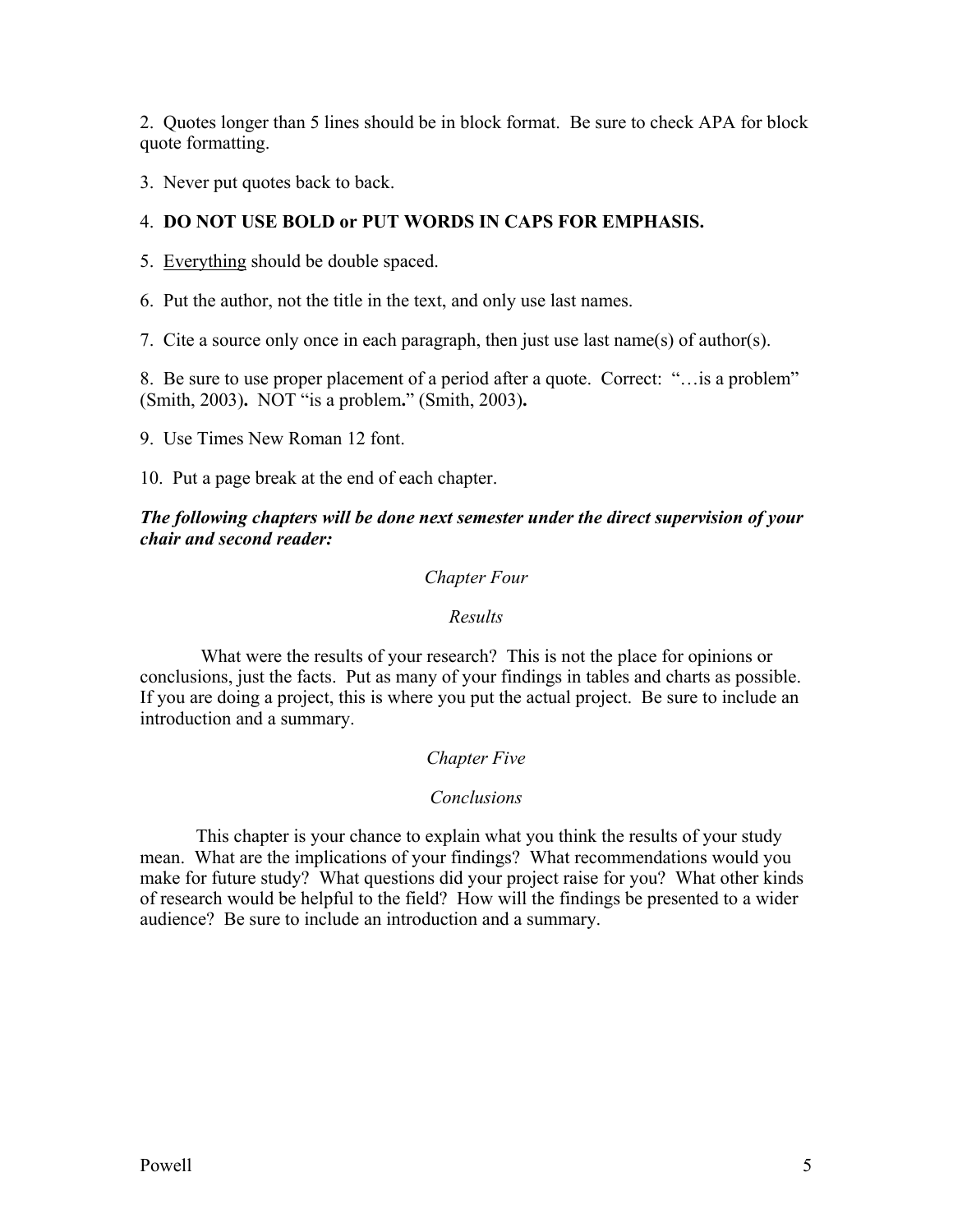# **APA Formatting**

| Cover page                        | p. 10, 306      |
|-----------------------------------|-----------------|
| Levels of headings                | p. 113, 307-8   |
| Page numbers & headers            | p. 12, 288      |
| Writing numbers                   | p. 122          |
| Citations in text                 | p. 207-214      |
| Reference page                    | p. 215-281, 313 |
| <b>Block</b> quotes               | p. 121, 117-1   |
| Multiple author citations         | p. 208          |
| Capitalization of words in titles | p. 95           |

**Final Paper:** Your final paper should be polished, in APA format, and comply with CSUSM library guidelines (see website). **You must turn in all drafts I have read with your final paper.** 

#### **FINAL PAPER RUBRIC**

| Category                           | <b>Chapter 1</b><br>Max 50 pts | <b>Chapter 2</b><br>Max 50 pts | <b>Chapter 3</b><br>Max 50 pts | <b>Cover and</b><br><b>Reference</b><br>Pages |
|------------------------------------|--------------------------------|--------------------------------|--------------------------------|-----------------------------------------------|
|                                    |                                |                                |                                | Max 25 pts                                    |
| Organization (15)                  |                                |                                |                                |                                               |
| Content (15)                       |                                |                                |                                |                                               |
| Conventions,<br>grammar, etc. (10) |                                |                                |                                |                                               |
| APA Style (10)                     |                                |                                |                                |                                               |

**Total Score \_\_\_\_\_** 

# **GRADING**

| Attendance/Participation | $25$ pts.  |
|--------------------------|------------|
| Final Paper              | $175$ pts. |

Grading Scale (based on percentages of above points)

| 100-94 | A     |
|--------|-------|
| 93-91  | $A -$ |
| 90-88  | $B+$  |
| 87-84  | B     |
| 83-81  | B-    |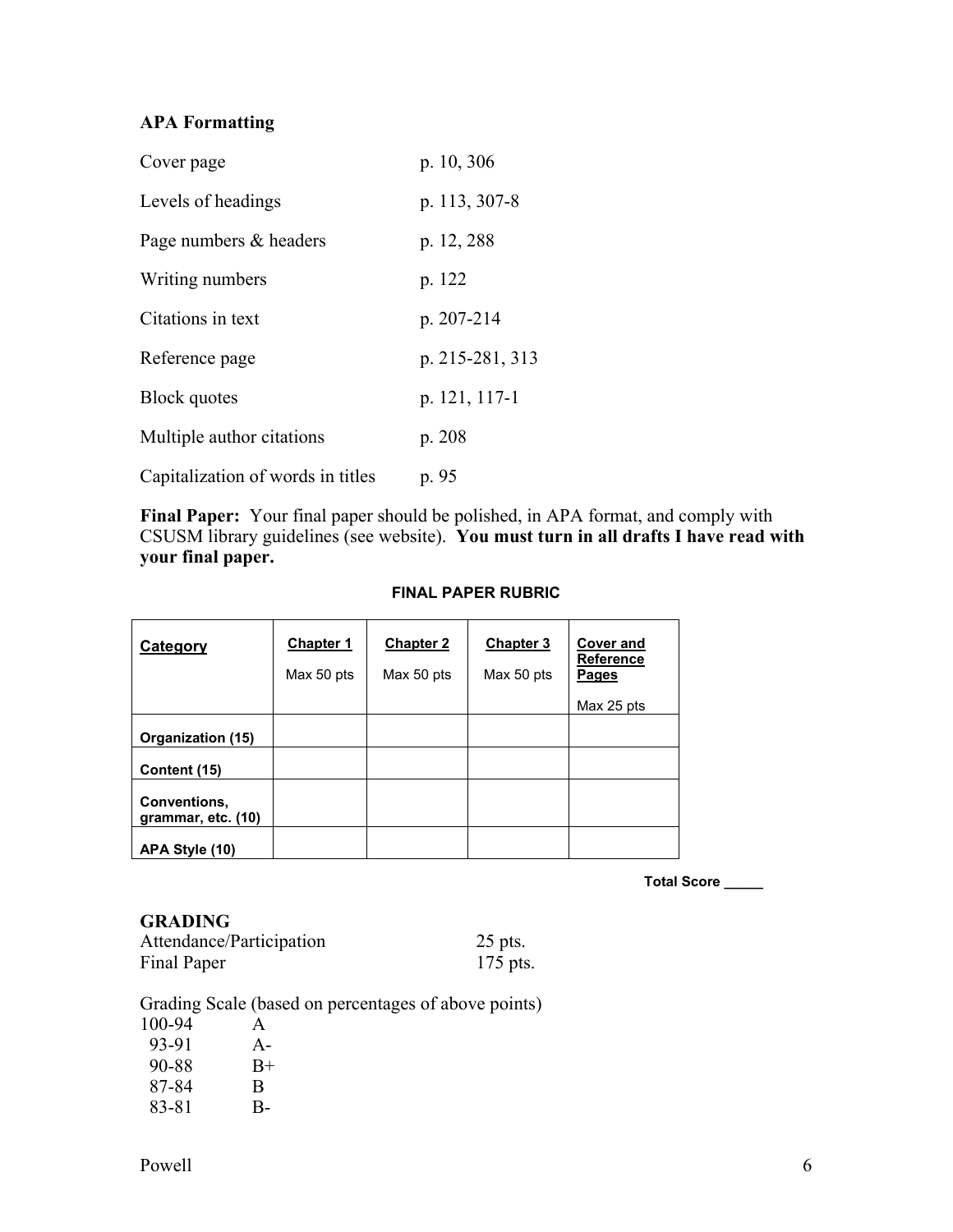# **COE Attendance Policy**

Due to the dynamic and interactive nature of courses in the College of Education, all students are expected to attend all classes and participate actively. At a minimum, students must attend more than 80% of class time, or s/he **may not receive a passing grade** for the course at the discretion of the instructor. Individual instructors may adopt more stringent attendance requirements. Should the student have extenuating circumstances, s/he should contact the instructor as soon as possible.

 A good student is one who adheres to standards of dependability and promptness. If you miss more than two class sessions or are late (or leave early) for more than three sessions, you cannot receive an A. If you miss more than three class sessions you cannot receive a B. Late assignments will be penalized by a 5% deduction in points for each weekday late. After two weeks, late assignments will be given a zero. If you have extraordinary circumstances in your life which will impact your assignments, please let me know. I want you to be able to stay in school and succeed. If you have any questions or concerns, please feel free to come in and speak with me about them.